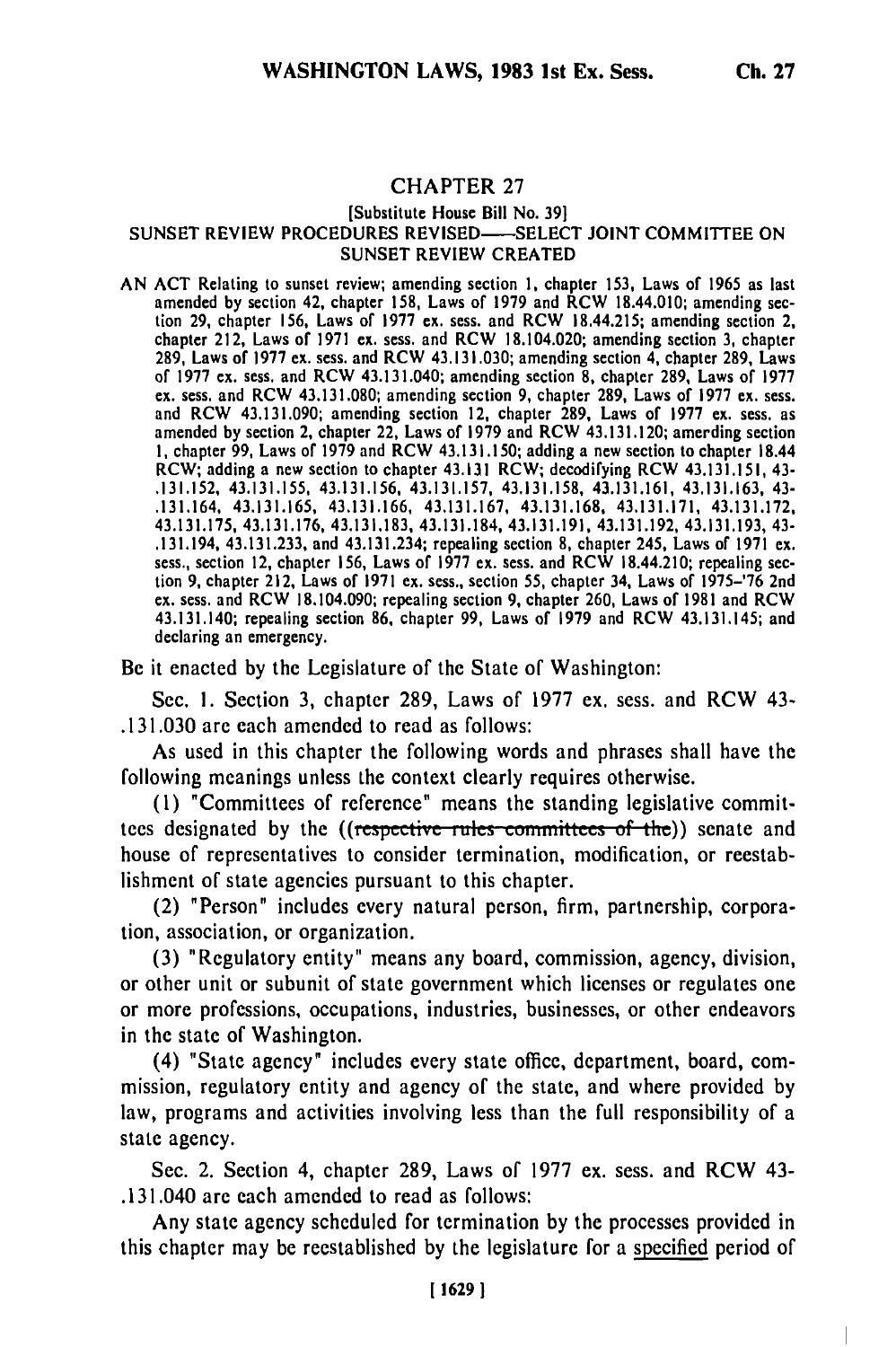time ((specified by law, but not to exceed six years. At the end of such period of time)) or indefinitely. The legislature ((shall)) may again review ((such)) the state agency in a manner consistent with the provisions of this chapter ((and RCW 43.06.010)) and reestablish, modify, or consolidate such state agency or allow it to be terminated.

Sec. **3.** Section **8,** chapter **289,** Laws of **1977** ex. sess. and RCW 43- **.131.080** are each amended to read as follows:

**(1)** Following receipt of the final report from the legislative budget committee, the appropriate committees of reference in the senate and the house of representatives shall ((jointly)) each hold a public hearing, unless a joint hearing is held, to consider the final report and any related data. The committees shall also receive testimony from representatives of the state agency or agencies involved, which shall have the burden of demonstrating a public need for its continued existence; and from the governor or the governor's designee, and other interested parties, including the general public.

(2) When requested ((jointly)) **by** either **of** the presiding members of the appropriate senate and house committees of reference, a regulatory **en**tity under review shall mail an announcement of ((the joint)) any hearing to the persons it regulates who have requested notice of agency rule-making proceedings as provided in RCW 34.04.025(I)(a), as now existing or hereafter amended, or who have requested notice of hearings **held** pursuant to the provisions of this section. On request of either presiding member, such mailing shall include an explanatory statement not exceeding one page in length prepared and supplied **by** the member's committee.

(3) The presiding members of the senate committee on ways and means and the house committee on appropriations may designate one or more liaison members to each committee of reference in their respective chambers for purposes of participating in ((the-joint)) any hearing and in subsequent committee of reference discussions and to seek a coordinated approach between the committee of reference and the committee they represent in a liaison capacity.

(4) Following ((the joint)) any hearing under subsection (1) of this section by the committees of reference, such committees may ((separately)) hold additional meetings or hearings to come to a final determination as to whether a state agency has demonstrated a public need for its continued existence or whether modifications in existing procedures are needed. In the event that a committee of reference concludes that a state agency shall be reestablished or modified or its functions transferred elsewhere, it shall make such determination as a bill. No more than one state agency shall be reestablished or modified in any one bill.

Sec. 4. Section **9,** chapter **289,** Laws of **1977 ex.** sess. and RCW 43- **.131.090** are each amended to read as follows:

 $((\text{If terminated}, \alpha))$  Unless the legislature specifies a shorter period of time, a terminated state agency shall continue in existence until June 30th

 $\overline{\phantom{a}}$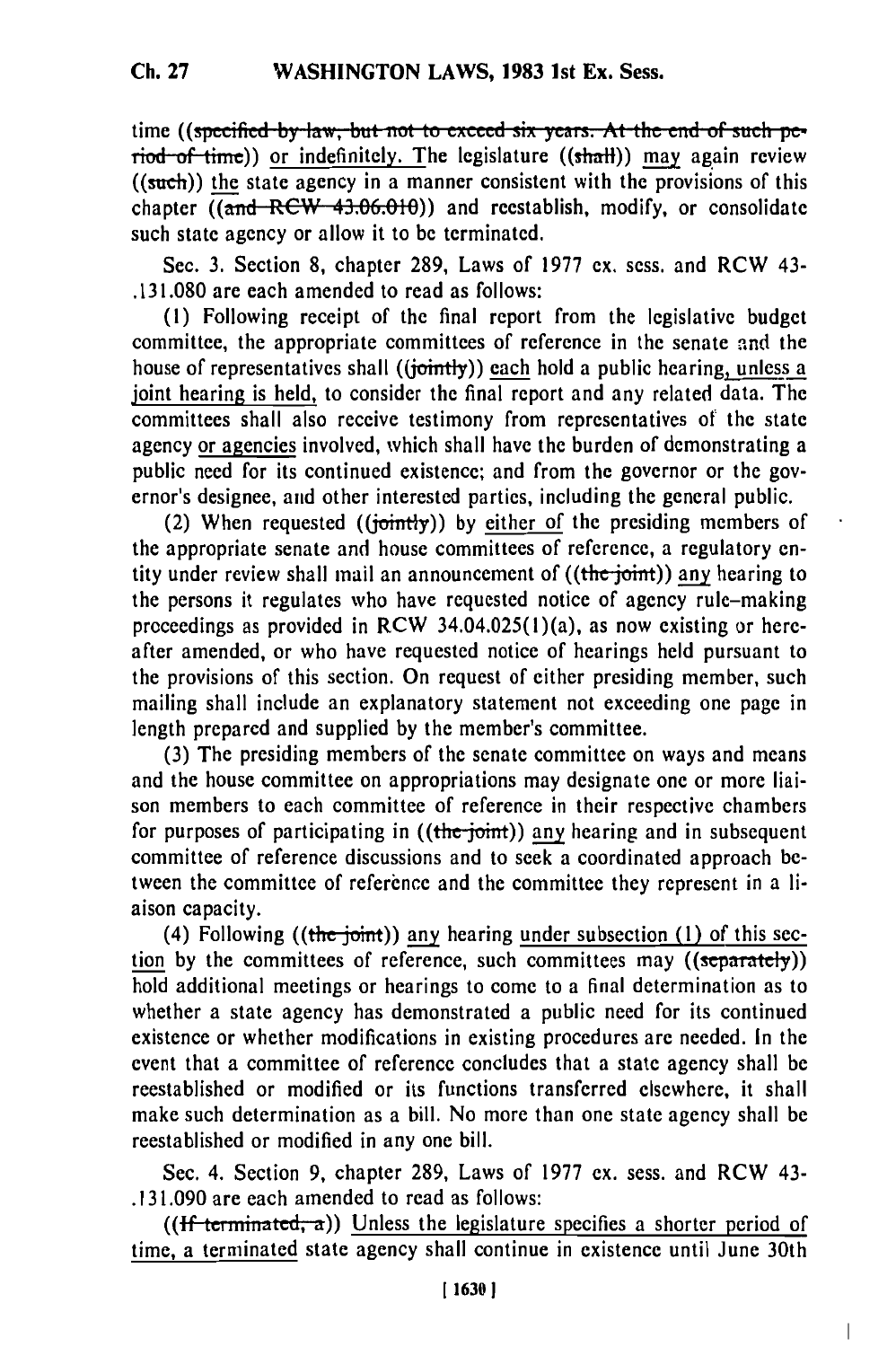of the next succeeding year for the purpose of concluding its affairs: PRO-VIDED, That the powers and authority of the state agency shall not be reduced or otherwise limited during this period. Unless otherwise provided:

**(1)** All employees of terminated state agencies classified under chapter 41.06 RCW, the state civil service law, shall **be** transferred as appropriate or as otherwise provided in the procedures adopted **by** the personnel board pursuant to RCW 41.06.150;

(2) All documents and papers, equipment, or other tangible property in the possession of the terminated state agency shall be delivered to the custody of the agency assuming the responsibilities of the terminated agency or if such responsibilities have been eliminated, documents and papers shall be delivered to the state archivist and equipment or other tangible property to the department of general administration;

(3) All funds held **by,** or other moneys due to, the terminated state agency shall revert to the fund from which they were appropriated, or if that fund is abolished to the general fund;

(4) Notwithstanding the provisions of RCW 34.04.940, all rules made **by** a terminated state agency shall be repealed, without further action by the state agency, at the end of the period provided in this section, unless assumed and reaffirmed **by** the agency assuming the related legal responsibilitics of the terminated state agency;

(5) All contractual rights and duties of a state agency shall be assigned or delegated to the agency assuming the responsibilities of the terminated state agency, or if there is none to such agency as the governor shall direct.

NEW SECTION. Sec. 5. There is added to chapter 43.131 RCW a new section to read as follows:

**(1)** The select joint committee on sunset review is hereby created.

(2) The committee shall consist of five senators and five representatives who shall be selected prior to the close of the regular session of the legislature in 1983 and before the close of each regular session during odd-numbered years thereafter as follows:

(a) The president of the senate shall nominate five senators, three members from the majority party and two members from the minority party and shall submit the list of nominees to the senate for confirmation. Upon confirmation, the senators shall be installed as members.

(b) The speaker of the house of representatives shall nominate five representatives, three members from the majority party, and two members from the minority party and shall submit the list of nominees to the house of representatives for confirmation. Upon confirmation, the representatives shall be installed as members.

(3) The committee shall fill any vacancies occurring on the committee by appointment from the legislative chamber whose member departs. Members filling vacancies shall serve until their successors are installed under subsection (2) of this section or until they are no longer members of the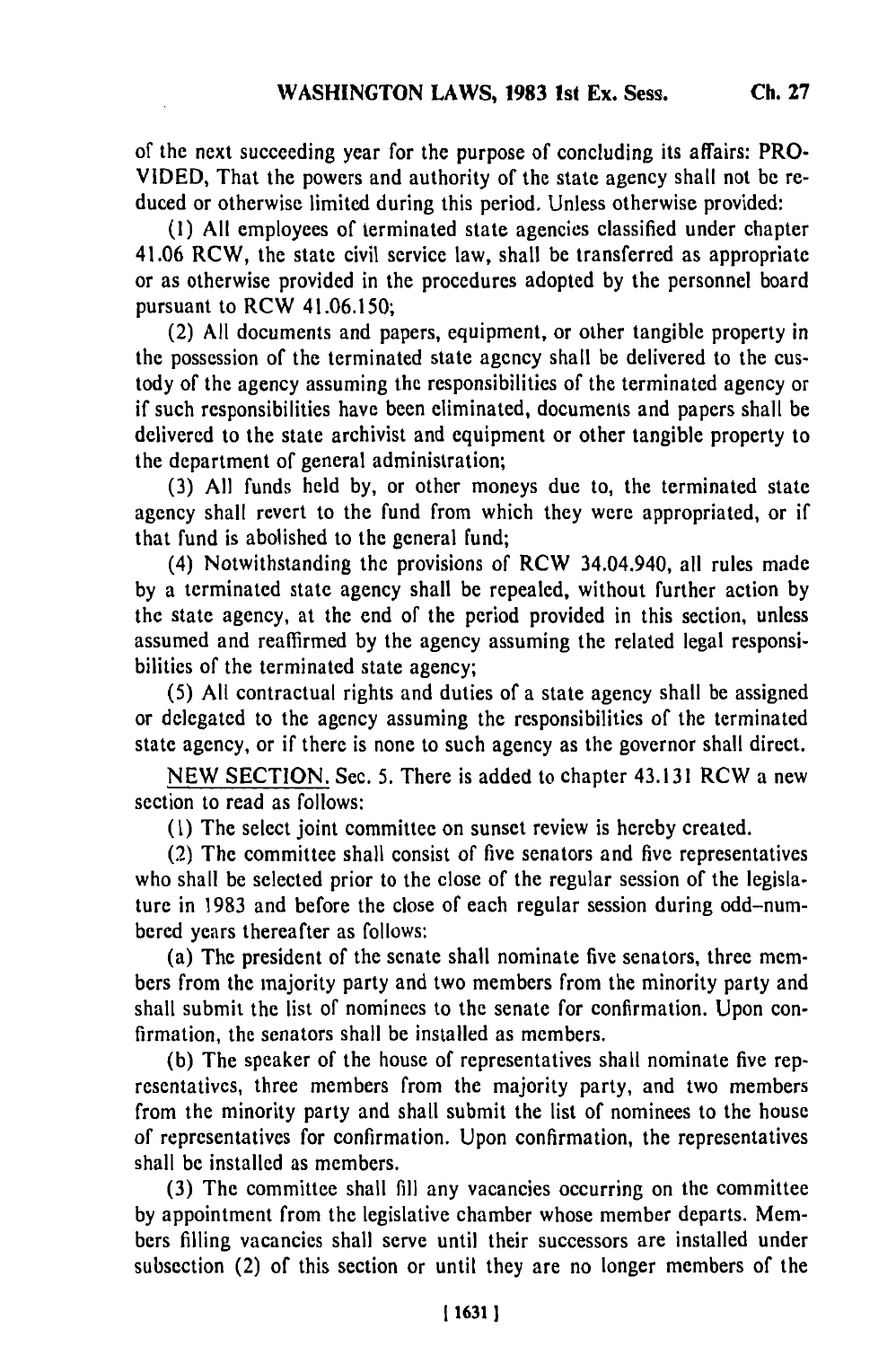legislature, whichever is sooner. **All** vacancies shall be filled from the same political party as that of the member whose seat was vacated.

**NEW SECTION.** Sec. **6.** There is added to chapter 43.131 RCW a new section to read as follows:

The committee by majority vote shall select a chairperson.

Sec. 7. Section 12, chapter 289, Laws of 1977 ex. sess. as amended by section 2, chapter 22, Laws of 1979 and RCW 43.131.120 are each amended to read as follows:

(1) ((The speaker of the house of representatives and the president of the senate shall appoint a select joint committee consisting of ten members of the legislature within thirty days of June 17, 1977. The speaker shall ap**point three members of the majority party and two members of the minority** party. The president shall appoint three members of the majority party and two members of the minority party)) The committee shall be responsible for monitoring the schedule of agencies to be reviewed under this chapter, modifying this schedule to insure the effective operation of this chapter, and performing other duties necessary for the implementation of this chapter. The committee shall continue to be responsible for the development of legislation which provides  $((a$ -schedule)) for the termination of state agencies as needed in a manner consistent with the terms of this chapter and of RCW 43.06.010 as now or hereafter amended. ((The termination of such state agencies shall occur over a period of four years, beginning on June 30, **f +98+.**)) In the development of such legislation, the select joint committee shall:

(a) Identify state agencies which might appropriately be scheduled for **termination** ((and arrange for automatic termination of state agencies, with **a**-reasonable number of state agencies to be terminated on June 30, 1981, and a reasonable number of state agencies to be terminated on June 30, **+983;))** under subsection (2) of this section. No more than one state agency shall be so identified or scheduled for automatic termination in any one section of such legislation;

(b) Seek to schedule state agencies with like goals, objectives, or functions for termination on the same date so as to better assure identification of duplicative activities and provide for appropriate modification or consolidation of state agencies to avoid future duplication; and

(c) Seek to schedule state agencies for termination in a manner which assures that as many committees of reference as possible have sufficient opportunity to develop experience in conducting reviews as provided pursuant to the terms of this chapter, and which assures that no such committee is given responsibility for review of an unreasonable number of state agencies during any legislative session.

(2) In identifying those state agencies to be scheduled for termination, the select joint committee shall consider, but not be limited to, the following factors where applicable: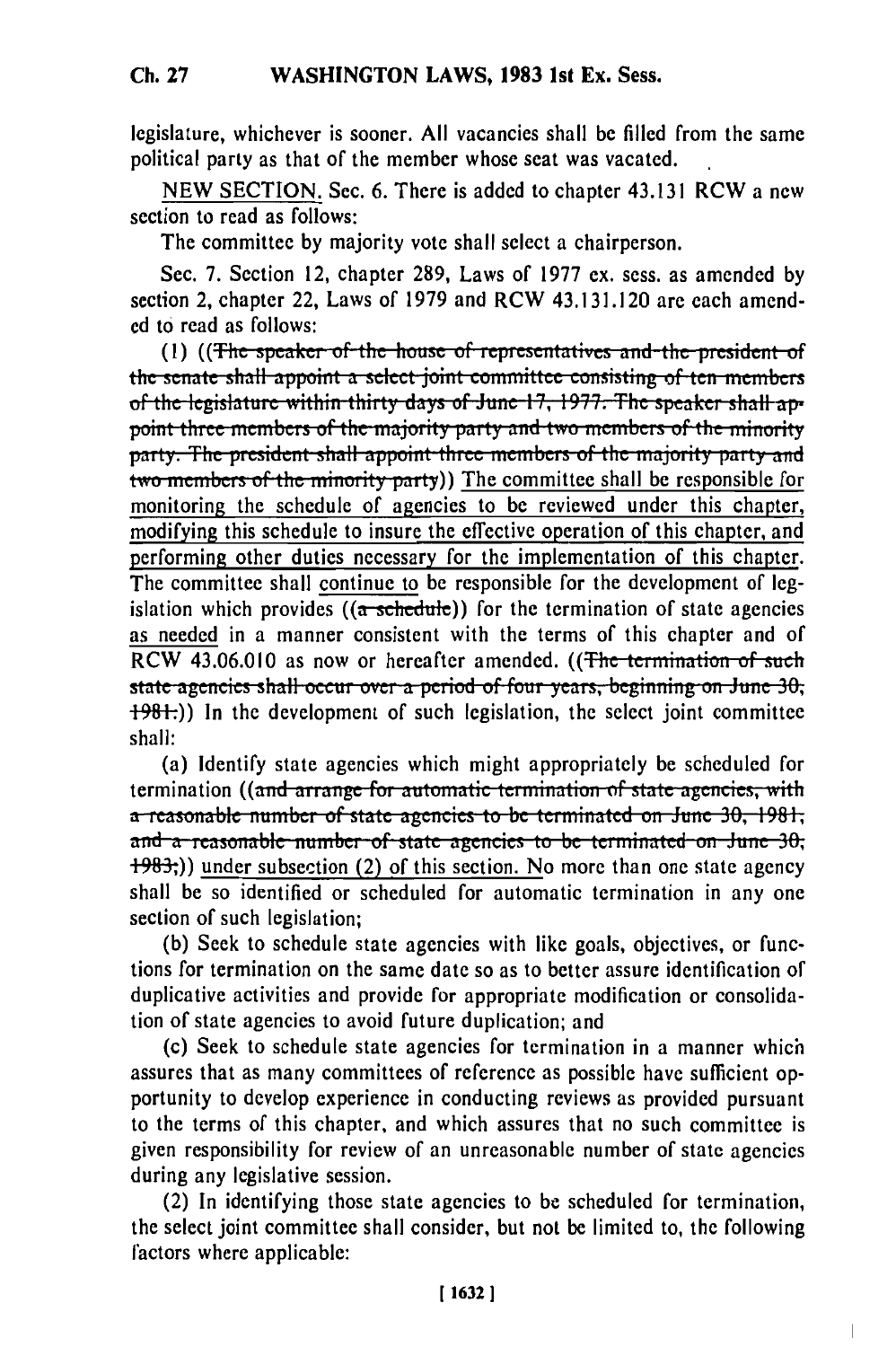(a) The extent to which the burden of compliance on the executive and legislative branches with the terms of this chapter is reasonable;

(b) The extent to which a state agency may serve the interests of a particular profession, occupation, or industry as opposed to the interests of the public;

(c) The extent to which a state agency may have outlived its original statutory purpose; and

(d) The potential for fiscal savings.

(3) The select joint committee ((shall also be responsible for assisting in **the implementation of the terms and provisions of this chapter and shall es**tablish proposed)) may propose procedures which facilitate legislative review as required by this chapter for presentation to the legislature.  $((\text{Such}))$ The committee  $((shall))$  may recommend legislative rules which assure effective and appropriate consideration of all bills and reports regarding termination, modification, consolidation, or reauthorization of state agencies scheduled for termination.

(((4) Proposed legislation, recommendations, and findings shall be submitted to the legislature as soon as is practicable, but no later than the first **day** the legislature is in session after January 1, 1978.))

Sec. 8. Section **1,** chapter 99, Laws of **1979** and RCW 43.131.150 are each amended to read as follows:

The state agencies and programs scheduled for termination ((in-REW)  $43.131.151$  through  $43.131.234$ ) under this chapter shall be subject to all of the processes provided in  $((RCW-43.131.010$  through  $-43.131.110$  as now existing or hereafter amended)) this chapter.

NEW SECTION. Sec. 9. The following acts or parts of acts are each repealed:

**(1)** Section 9, chapter 260, Laws of 1981 and RCW 43.131.140; and

(2) Section 86, chapter 99, Laws of 1979 and RCW 43.131.145.

NEW SECTION. Sec. 10. RCW 43.131.151, 43.131.152, 43.131.155, 43.131.156, 43.131.157, 43.131.158, 43.131.161, 43.131.163, 43.131.164, 43.131.165, 43.131.166, 43.131.167, 43.131.168, 43.131.171, 43.131.172, 43.131.175, 43.131.176, 43.131.183, 43.131.184, 43.131.191, 43.131.192, 43.131.193, 43.131.194, 43.131.233, and 43.131.234 are each decodified.

*\*NEW SECTION. Sec. 11. There is added to chapter 18.44 RCW a new section to read as follows:*

*There is established an escrow commission of the state of Washington consisting of the limited practice board created by the supreme court of the state of Washington by its limited practice rule for closing officers. The commission shall be appointed by the supreme court of the state of Washington and shall have such duties and powers as shall* **be** *granted by the supreme court of the state of Washington. Any conflicts between orders, rules, and regulations promulgated by the limited practice board actinv; as*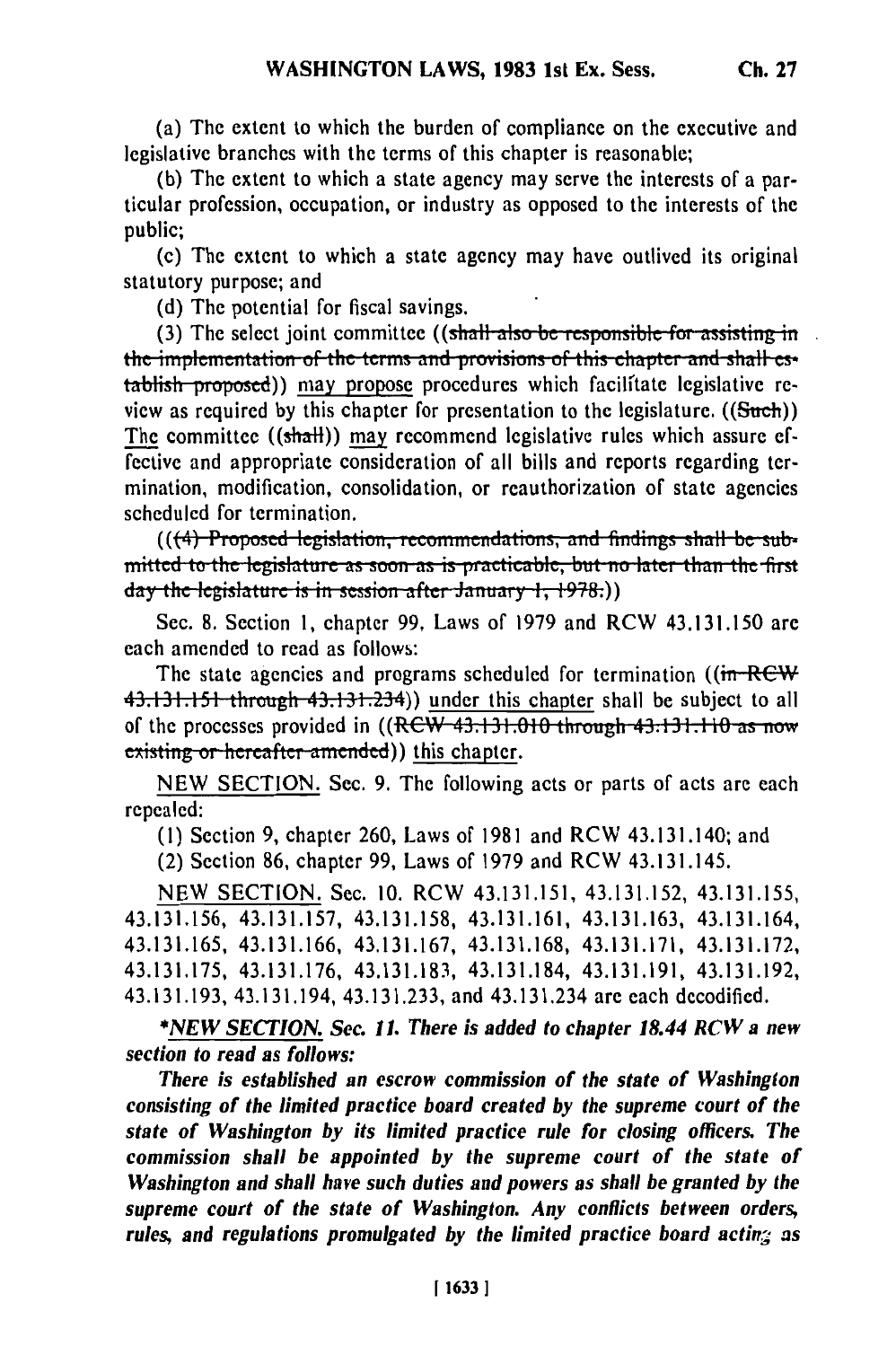*the state escrow commission and any provisions of this chapter shall be resolved in favor of orders or rules of the supreme court of the state of Washington or the limited practice board acting in behalf of the supreme court of the state of Washington and as the state escrow commission.*

\*Sec. **I I.** was vetoed, see message at end **of** chapter.

*\*Sec. 12 Section 1, chapter 153, Laws of 1965 as last amended by section 42, chapter 158, Laws of 1979 and RCW 18.44.010 are each amended to read as follows:*

*Unless the context otherwise requires terms used in this chapter shall have the following meanings:*

*(1) "Department" means the department of licensing.*

*(2) "Director" means the director of licensing, or his duly authorized representative.*

*(3) "Escrow" means any transaction wherein any person or persons, for the purpose of effecting and closing the sale, purchase, exchange, transfer, encumbrance, or lease of real or personal property to another person or persons, delivers any writter instrument, money, evidence of title to real or personal property, or other thing of value to a third person to be held by such third person until the happening of a specified event or the performance of a prescribed condition or conditions, when it is then to be delivered by such third person, in compliance with istructions under which he is to act, to a grantee, grantor, promisee, promisor, obligee, obligor, lessee, lessor, bailee, bailor, or any agent or employee thereof.*

*(4) "Escrow agent" means any sole proprietorship, firm, association, partnership, or corporation engaged in the business of performing for compensation the duties of the third person referred to in RCW 18.44.010(3) above.*

*(5) "Certificated escrow agent" means any sole proprietorship, firm, association, partnership, or corporation holding a certificate of registration as an escrow agent under the provisions of this chapter.*

*(6) "Person" unless a different meaning appears from the context, includes an individual a firm, association, partnership or corporation, or the plural thereof, whether resident, nonresident, citizen or not.*

*(7) "Escrow officer" means any natural person handling escrow transactions and licensed as such by the director: PROVIDED, That such person is also certified by the supreme court to select, prepare, and complete documents in connection with a sale, exchange, or transfer of property.*

*(8) "Escrow commission" means the escrow commission of the state of Washington created by ((RCW 18.44.210)) section 11 of this 1983 act.* 

*(9) "Controlling person" is any person who owns or controls ten percent or more of the beneficial ownership of any escrow agent, regardless of the form of business organization employed and regardless of whether such interest stands in such person's true name or in the name of a nominee.* \*Sec. 12. was vetoed, see message at end **of** chapter.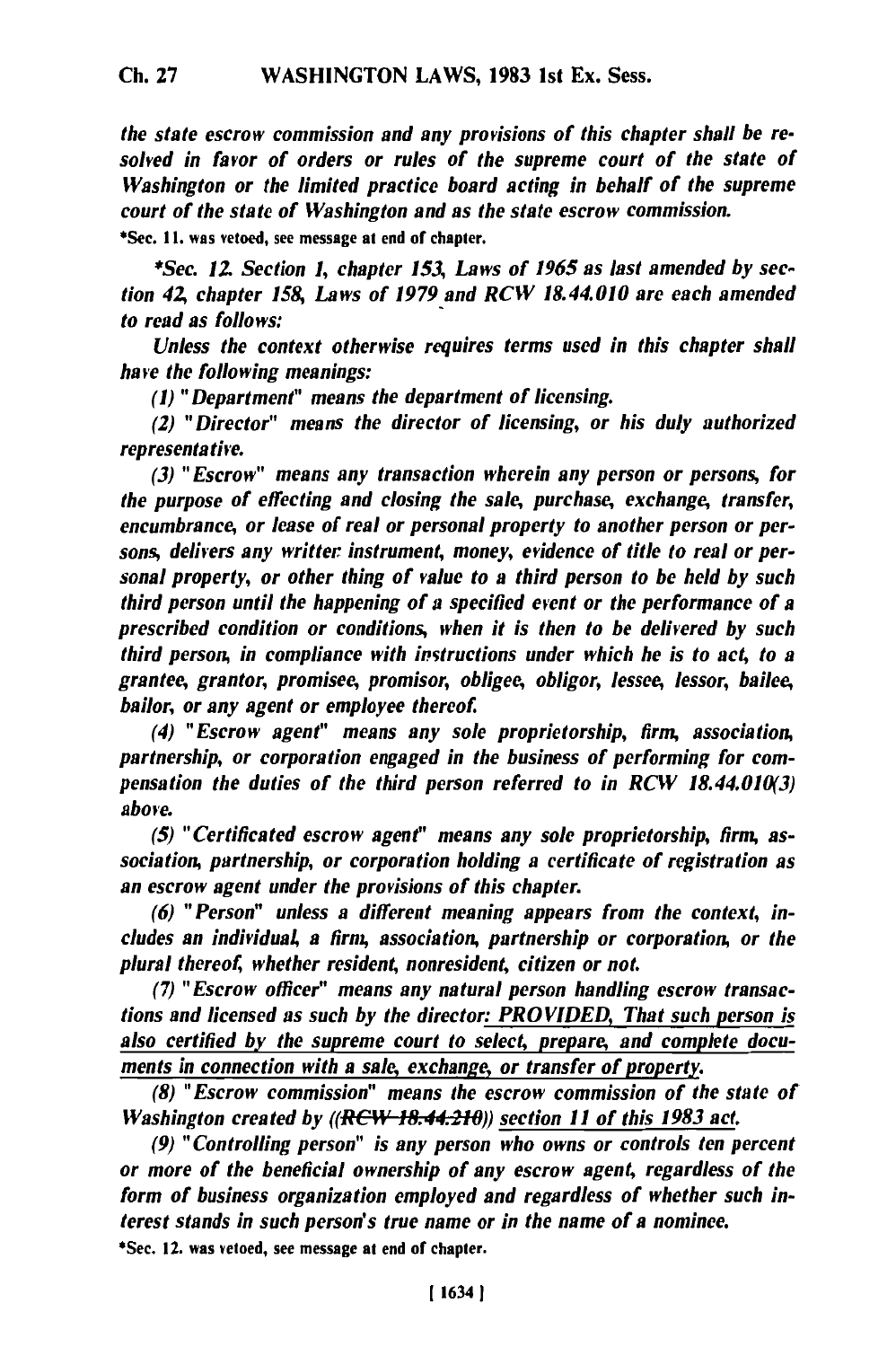*\*Sec. 13. Section 29, chapter 156, Laws of 1977 ex. sess. and RCW 18- .44.215 are each amended to read as follows:*

*The ((four)) escrow commission members shall each receive fifty dollars per day for each day engaged in official business of the commission, plus travel expenses as provided for state officials and employees in RCW 43.03- .050 and 43.03.060, when called into session by the ((director)) commission or when otherwise engaged in the business of the commission.*

**\*Sec. 13. was vetoed, see message at end of chapter.**

Sec. 14. Section 2, chapter 212, Laws of 1971 ex. sess. and RCW **18-** .104.020 are each amended to read as follows:

**((As** used in)) The definitions set forth in this section apply throughout this chapter, unless a different meaning is plainly required by the context context  $\text{context}((:)_{\text{2}}$ <br>(1) "Constructing a well" or "construct a well" means and includes

boring, digging, drilling, or excavating and installing casing, sheeting, lining, or well screens, whether in the installation of a new well or in the alteration of an existing well.

(2) "Department" means the department of ecology.

(3) "Director" means the director of the department of ecology.<br>(4)  $((\text{#Examining–board--means–the–board–established–pursuant–to}$ RCW 18.104.090.

**(5)))** "Ground water" means and includes ground waters as defined in RCW 90.44.035, as now or hereafter amended.

(6) "Operator" means any person, other than a person exempted by RCW 18.104.180, who is employed by a water well contractor for the control and supervision of the construction of a water well or for the operation of water well construction equipment.

(7) "Water well" means and includes any excavation that is drilled, cored, bored, washed, driven, dug, jetted, or otherwise constructed when the intended use of the well is for the location, diversion, artificial recharge, or withdrawal of ground water. "Water well" does not mean an excavation made for the purpose of obtaining or prospecting for oil, natural gas, minerals, or products of mining, or quarrying, or for inserting media to repressure oil or natural gas bearing formations, or for storing petroleum, natural gas, or other products.

(8) "Water well contractor" means any person, firm, partnership, copartnership, corporation, association, or other entity engaged in the business of constructing water wells.

NEW SECTION. Sec. 15. The following acts or parts of acts are each repealed:

(I) Section 8, chapter 245, Laws of 1971 ex. sess., section 12, chapter 156, Laws of 1977 ex. sess. and RCW 18.44.210; and

(2) Section 9, chapter 212, Laws of 1971 ex. sess., section 55, chapter 34, Laws of 1975-'76 2nd ex. sess. and RCW 18.104.090.